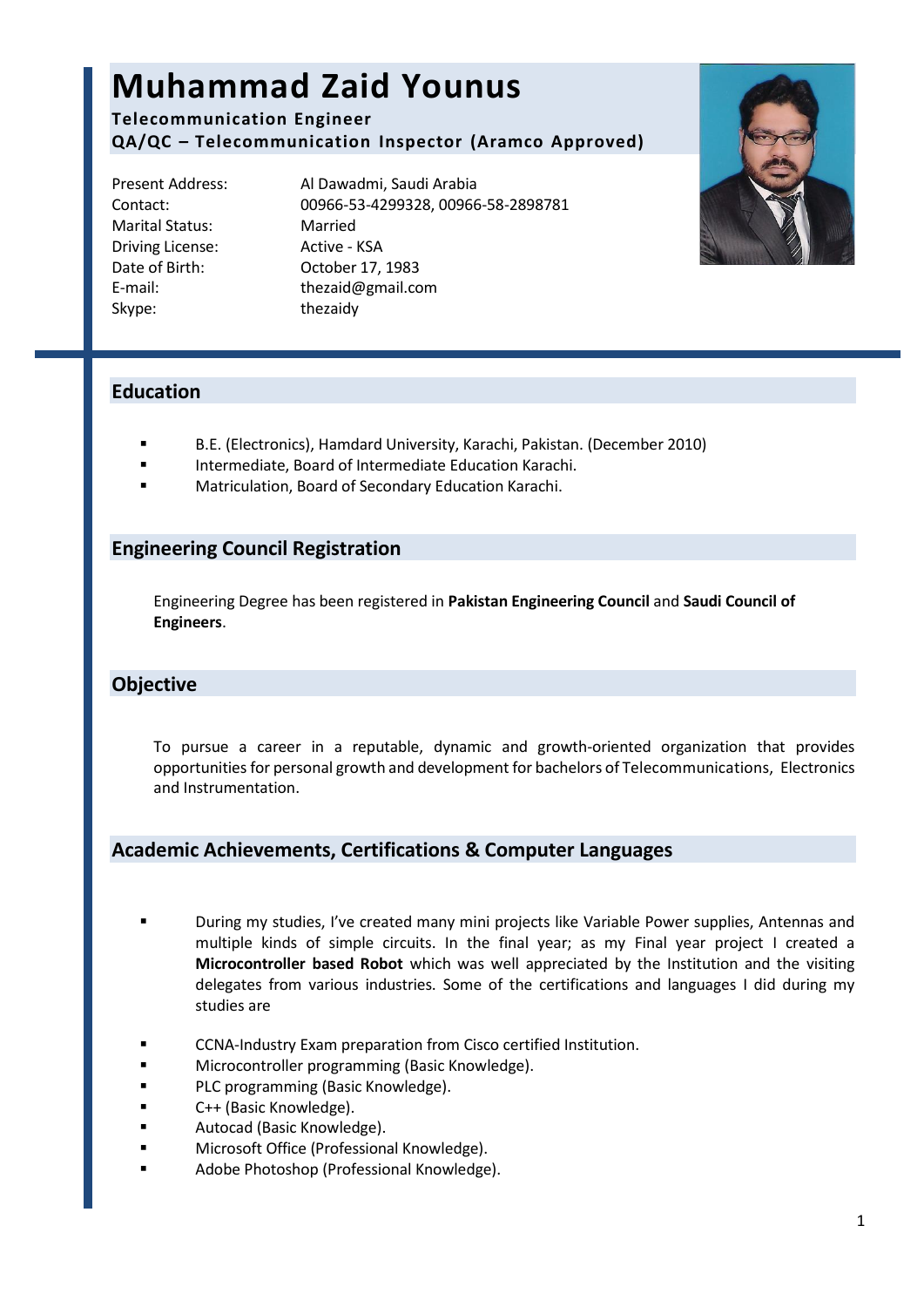# **Experience (over 09 Years)**

Worked in **Saudi Arabia** with Saudi Aramco in Pipelines Facilities (Gas Transportation) in the field of Electrical & Instrumentation and Telecommunication and in Pakistan worked with various organizations in Telecom sector, pipeline facilities, and Oil Rigs for Installations and Troubleshooting related to the field of Telecommunications, Electrical, and Instrumentation as referred below.

#### **A) QA/QC Telecommunications Inspector** (Feb 2020 to Date)

**Saudi Aramco Project:** Master Gas System -2, Package-2 (BI-10-01810-003), With **Arkad Engineering and Construction Co.**, near Aramco Pump Station # 6, Saudi Arabia

#### **Responsibilities included.**

As QA/QC Communication Inspector at above mentioned project, my activities now are to prepare Method Statements, monitoring and inspection before, during and after the Installation of all Telecommunication equipment and Fiber Optic Cable as per IFC Drawings, Designs and under the strict followings of Saudi Aramco Engineering Standards (SAES) and Material System Specifications (SAMSS) including all but not limited to the activities as follows.

- **•** Monitoring the Installation of 24-core Single Mode Fiber Optic Cable parallel to the newly Installed 46" EWQG-1 Pipeline, included but not limited to the installation of EMS Markers, Marker Posts, splice points and Optipads.
- **Monitoring the Providing the communication link between the Leak Detection System (LDS),** Cathodic Protection (CP) System and Industrial Telephone between remote Terminal Units (RTUs) present at various Locations at the newly installed Sales Gas Pipeline using Open Transport Network (OTN) and providing connectivity to DCS and SCADA at the monitoring station of Saudi Aramco OSPAS OCC using Fiber Optic Cable (FOC). Connectivity will be provided between Communications Building @ Pump Station # 06 and Metering Building @ Qassim Scrapper Receiver and OSPAS.
- Providing communication between Intelligent Electronics System (IED) and Power System Automation.
- **Hands-on experience of creating Instrument loop drawings, P&IDs, Interconnection wiring** diagrams for Electrical system in newly installed Junction Boxes, RTUs and LDS cabinets.
- **•** Creating the Loop Folder
- **Material Receiving**
- Raising RFI's in QMIS following SATIP, SAIC and SATR
- **Surveillance of all site activities on Weekly/Daily basis and maintaining the logbook entry**
- **ISSUMB** Internal Proactive Notifications and NCR's to construction department if there is any violation of Saudi Aramco Engineering Standard
- Close coordination and providing an update to SAPID and SAPMT during all activities performed at the site
- Making sure that construction is performing all activities adhering to the Saudi Aramco Engineering Standard related to Electrical, Instrumentation and Communication maintaining and meeting the Safety and Quality requirements at all the time before, during and after the work is done
- Have a strong awareness of the Scope of Work and all locations of the project related requirements. The Scope of work at this project includes but not limited to the installation of the following Telecommunication Equipment in existing and newly installed RTU shelters and Communication Buildings at different locations.
	- o OTN, RTU, LDS, Industrial Analog Telephone, Different types of ADC and ACD, FOC to Ethernet and Serial to Ethernet DIN Rail converters, Ethernet Switch and Fiber patch panel.
	- o Installation of 12-core Multimode Fiber Optic Cable.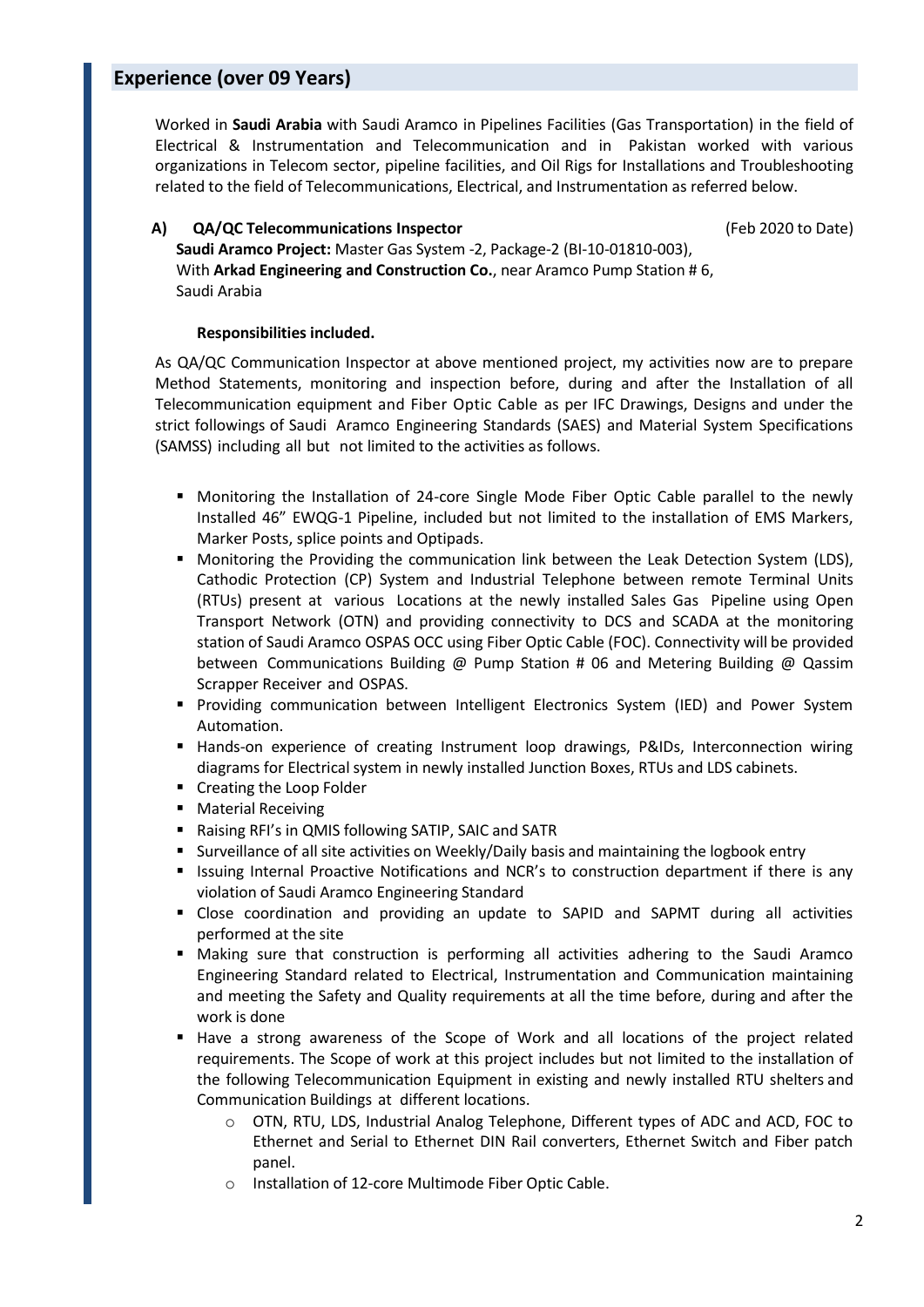#### **B) QA/QC Telecommunications Inspector** (Nov 2016 to Feb 2020)

**Saudi Aramco Project:** Fadhili Downstream Pipeline Project (BI-10-01904) With **Arkad Engineering and Construction Co.**, Khobar, Saudi Arabia

#### **Responsibilities included.**

- **Monitoring the Providing the communication link between the Leak Detection System (LDS),** Cathodic Protection (CP) System and Industrial Telephone between remote Terminal Units (RTUs) present at various Locations at the newly installed Sales Gas Pipeline using Open Transport Network (OTN) and providing connectivity to DCS and SCADA at the monitoring station of Saudi Aramco OSPAS OCC using Fiber Optic Cable (FOC). Connectivity was provided between Fadhili Gas Plant, Wasit Gas Plant, Pump Station-1 and OSPAS and then performed the testing of whole ring Network successfully.
- Providing communication between Intelligent Electronics System (IED) and Power System Automation.
- **Hands-on experience of creating Instrument loop drawings, P&IDs, Interconnection wiring** diagrams for Electrical system in newly installed Junction Boxes, RTUs and LDS cabinets.
- **Creating the Loop Folder**
- **Material Receiving**
- Raising RFI's in QMIS following SATIP, SAIC and SATR
- **Surveillance of all site activities on Weekly/Daily basis and maintaining the logbook entry**
- **In It is a Islams** Internal Proactive Notifications and NCR's to construction department if there is any violation of Saudi Aramco Engineering Standard
- Close coordination and providing an update to SAPID and SAPMT during all activities performed at the site
- Making sure that construction is performing all activities adhering to the Saudi Aramco Engineering Standard related to Electrical, Instrumentation and Communication maintaining and meeting the Safety and Quality requirements at all the time before, during and after the work is done
- Have a strong awareness of the Scope of Work and all locations of the project related requirements. The Scope of work at this project includes but not limited to the installation of the following Telecommunication Equipment in existing and newly installed RTU shelters at different locations.
	- o OTN, RTU, LDS, Industrial Analog Telephone, Different types of ADC and ACD, FOC to Ethernet and Serial to Ethernet DIN Rail converters, Ethernet Switch and Fiber patch panel.
	- o Installation of 12-core Multimode Fiber Optic Cable.

#### **C) Instrument Engineer – QC** (May 2014 to July 2016)

**Saudi Aramco Project:** Install Pipeline Instrument Scraping Facilities (BI-10-00006) With **Gulf Consolidated Contractors Company**, Dammam, Saudi Arabia

#### **Responsibilities included.**

- Ensure the implementation of the Quality Management System by QC Inspection group according to requirements of ISO 9001:2008 at the project
- Responsible for arranging and monitoring the Calibration, Bench Testing and Installation according to the E&I IFC drawings, Specifications, Codes and Standards of different Instruments including Relief Valves, Pressure/Temperature Instruments and MOV's with proper calibration certificates in my custody.
- Assist QC department in the development, implementation and review of PQPs, ITPs, Procedures, work instructions, checklists, quality records, method statements, quality submittals, loop packages etc. with PID and PMT for compliance with good work practices and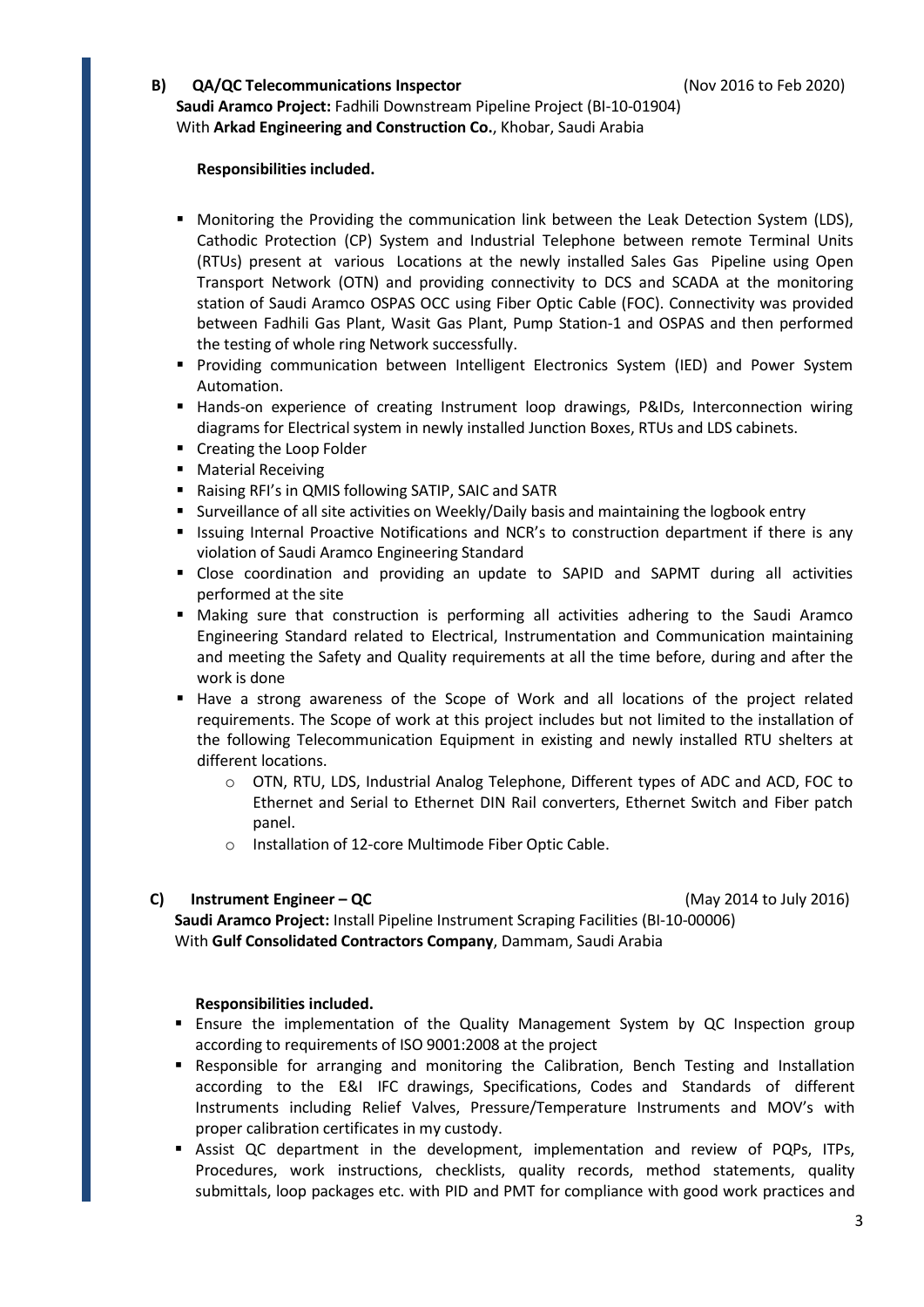the company's contractual obligations and in resolving any discrepancies and ambiguities. Monitor and ensure all work is correctly prepared prior to any inspection being undertaken and after inspection review all reports for compliance and are accurate and that all attached documents are in accordance with method statements.

- Assist QC department and PID in monitoring Factory Acceptance Test (FAT) including but not limited to Visual & Dimensional, Functional Testing for Process control equipment's (Panels, Instruments etc.), Electrical equipment's (Switchgear, MCC, Lighting and Small power DBs etc.) at Manufacturers / Vendor premises during manufacturing and before release for shipment.
- If any NCR is raised by PID/PMT on the identification of nonconformities; I assist QC responsible to monitor the effectiveness of Corrective actions and ensure necessary actions are taken to avoid recurrence, including expediting any corrective actions and the closeout of the NCR's.
- Coordinate with the PID/PMT as well as QC departments for the resolution of site problems and to ensure that communications exist and are maintained.
- Witnessed Installation and Testing of ICCP (Impressed Current Cathodic Protection) and GSCP (Galvanic/ Sacrificial Cathodic Protection) systems on Above-Ground and Under-Ground Pipelines.
- Responsible for standardized installation of Anodes, Electrodes, Test Posts, Grounding cell, Surge Diverters, D.C / negative cables, Pin Brazing / Thermite / Cad welding, Junction Boxes, Rectifiers etc.
- **Monitor routine CP testing (Testing of Test Posts, Insulated joints, pipe / anode potential, soil** resistively test, holiday test, Natural potential survey, Interference & Mitigation survey) and Swing Potential test, DCVG (Direct Current Voltage Gradient) and CIP (Close interval Potential) surveys after activation of ICCP system throughout the pipeline. Observe the calibration status of all measuring and testing equipment.
- Carried-out Scheduled & Surveillance Inspections for FOC laying/blowing, Splicing / Termination, Routing, Marking, OTDR Testing, Power Source Testing

Along with above-mentioned duties; I was supervising the ongoing installation of a communication system for newly built ARAMCO PMT office which includes internet, telephones and other activities to provide fully equipped communications to the said client when resigned from the company.

#### **D) Communication Quality Engineer** (September, 2012 to April, 2014)

With **Comstar ISA**, Karachi, Pakistan

### **Responsibilities Included.**

- Calibration of different types of instruments.
- **Installation, configuration and commissioning of countrywide networks using different** WAN/LAN solution.
- **Installation & troubleshooting of HUGHES systems with YahSat, SCPC and iDirect VSAT systems** working on Ka, Ku and C bands across countrywide.
- **Perform LOS Surveys for Radio and VSAT Installations.**
- Customer support services for link monitoring and troubleshooting.
- Installation and maintenance of VSAT center using 1.2, 1.8 & 2.4-meter dish antennae.
- Extensive traveling to remote areas of Pakistan for VSAT connectivity of different clients.
- Coordination with other departments during the implementation of customer projects.
- **Involved in various RF equipment troubleshooting at the client-side.**
- Involved with Customer Support for providing a solution regarding RF links.
- Some of the equipment in which I have gained expertise is Ubiquiti (Rocket M, NanoBridge, Nanostaion M, PS5, and PS2), OS Gemini Bridge, AFAR Bridge, Ultima Bridges, Motorola (Orthogon) Bridge, µbridge and Satellite Modems (Datum PSM4900, iDirect and SCPC).